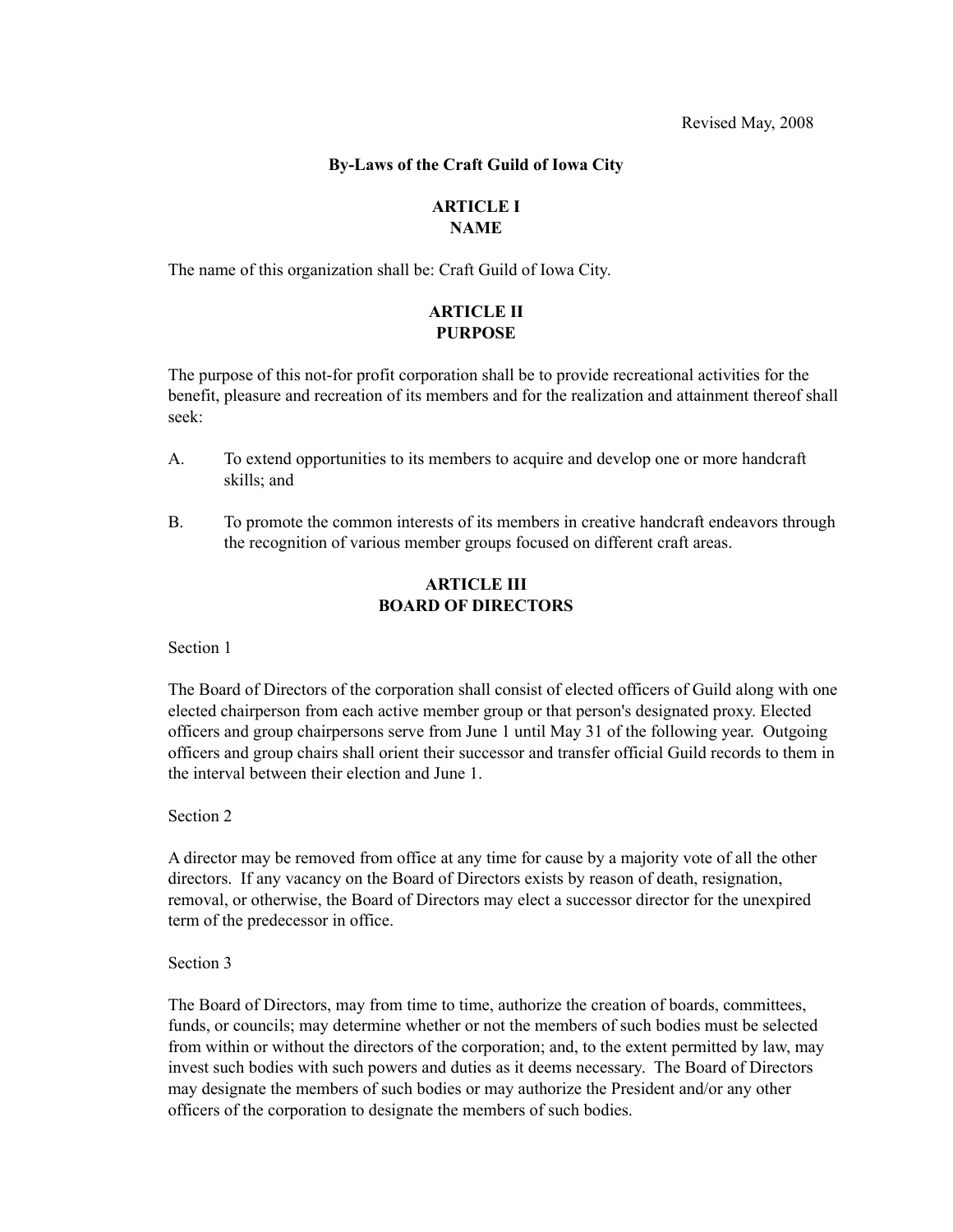By-Laws (p.2)

Section 4

The Board must recognize all member groups of the corporation. New member groups must apply to the Board for recognition as either an active or an informal group. The Board of Directors may, by majority vote, rescind recognition of any member groups. and deny further access to corporation facilities and equipment. This action requires a written explanation to corporation members and a recorded role call vote. Reasons for taking such action must be recorded in the permanent records of the corporation.

## **ARTICLE IV MEETINGS OF DIRECTORS**

Section 1

Regularly scheduled meetings of the Board of Directors shall be held on the date and at the place selected by the Board of Directors. In addition to regularly scheduled meetings of the Board of Directors, special meetings shall be called by the Secretary of the corporation upon the request of the President of the corporation or two members of the Board. Notice of any special meeting of the Board shall be given by the Secretary to each director at least seven days .prior to such meeting. The notice signed by the Secretary shall set forth the purpose, place, and time of the meeting. Notice of a special meeting may be waived in writing by any director before or after such meeting. In addition, the presence of any director at any special meeting shall be held to be a waiver of the required notice unless the director makes timely objections.

Section 2

The presence of a majority of the members of the Board of Directors shall constitute a quorum for the transaction of business at any meeting of the Board of Directors. If

(1) a quorum is not present at any meeting, or

(2) the business of any meeting shall not be completed,

those present may, by majority vote, adjourn the meeting to another date without further notice. These deferments shall not extend past the next regularly scheduled board meeting. The meeting may be deferred until

- (1) a quorum shall attend, or
- (2) the deferred business shall be completed.

At any such adjourned meeting, any business may be transacted at the meeting as originally called.

Section 3

Each director shall be entitled to one vote on any question properly coming before any meeting of the Board. At all meetings of the Board, all questions, except as otherwise expressly directed by law, the Articles of Incorporation, or these By-Laws, shall be decided by the vote of a majority of the directors entitled to vote thereon who shall be present at the meeting.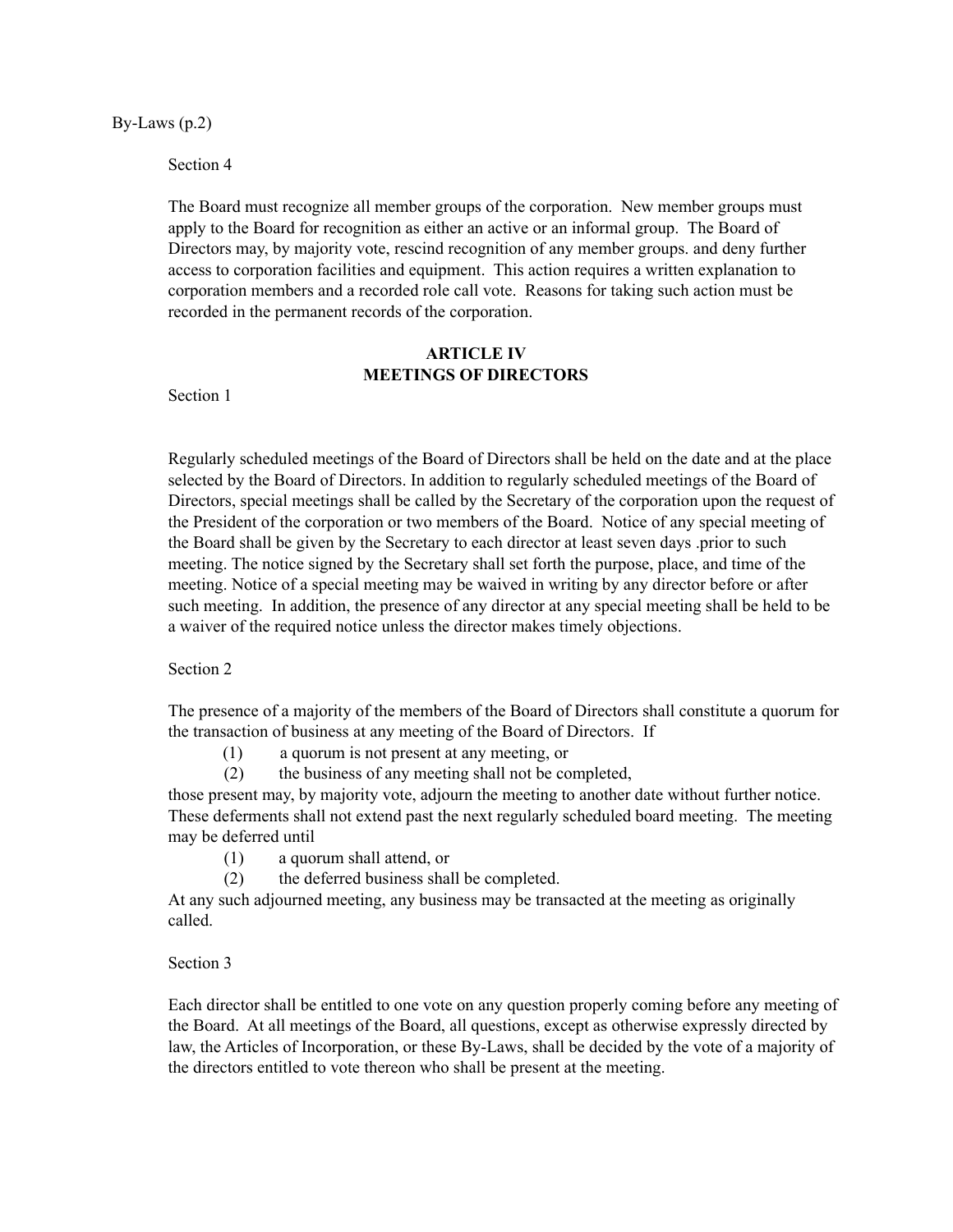By-Laws (p.3)

### Section 4

Any action required or which may be taken at a meeting of the Board of Directors may be taken without a meeting if the consent in writing setting forth the action so taken shall be signed by all of the directors entitled to vote with respect to the subject matter thereof.

# **ARTICLE V OFFICERS**

### Section 1

The officers of the corporation shall consist of a President, a Vice President, a Secretary, a Treasurer, and such other officers as may from time to time be provided for by resolution of the Board of Directors of this corporation. The members at the annual meeting shall elect all officers from within the membership of this corporation. Each officer shall perform such duties as are customarily incident to the office or are required by the Board of Directors. Any person holding office may be elected to succeed in that office for a subsequent term or terms or be elected to serve a term or terms in some other office of the corporation. On a temporary basis, more than one of these offices may be held by the same person.

### Section 2

Any officer of this corporation may be removed from office at any time for cause by a majority vote of all of the other directors. If any vacancy in any corporate office exists by reason of death, resignation, removal or otherwise, the Board of Directors may elect a successor officer to serve until the next annual meeting of the members.

## Section 3

The President shall be the chief executive officer of the corporation and shall retain the right to vote on all questions properly coming before the Board of Directors. The President shall have general supervision of the affairs of the corporation. The President shall have the ultimate responsibility for the repair and maintenance of the physical facilities of the Guild House and grounds.

### Section 4

The Vice President is elected to serve a two year commitment in the corporation; the first year as Vice President and the second year as President of the corporation. As Vice President, this officer shall study the duties and responsibilities of the President and shall assume those responsibilities in the case of absence or unavailability of the President.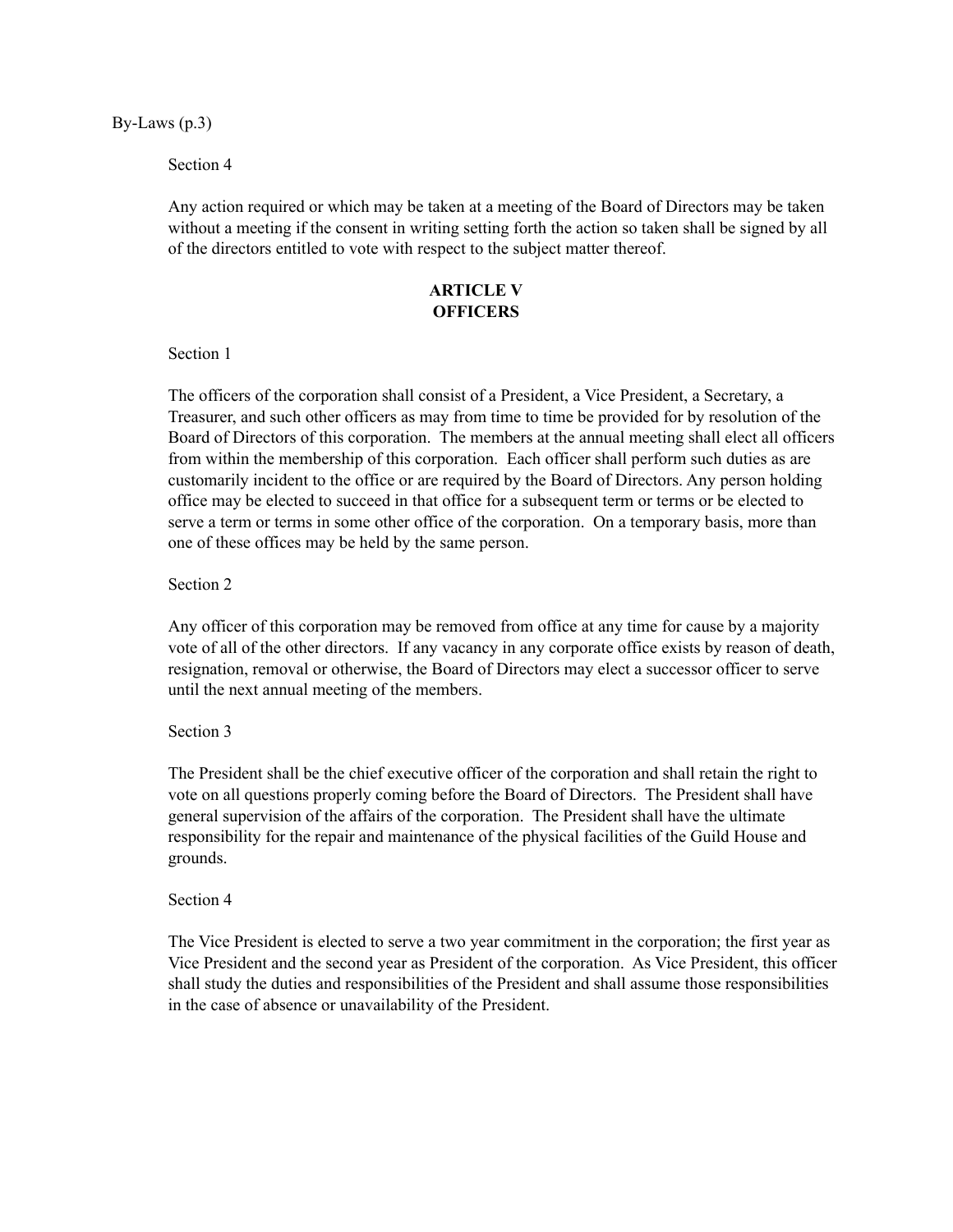#### By-Laws (p.4)

### Section 5

The Secretary is elected to serve a two year commitment in the corporation*.* The duties and responsibilities of this office are twofold. First, as Secretary of the corporation, this officer shall give notice of any meeting of the Board of Directors of which notice is required; keep a record of all meetings of the Board of Directors; keep the seal of the corporation, if any; keep an accurate list of the members of this corporation; and have authority to certify any records, or copies of any records, as the official records or true copies of the records of the corporation

### Section 6

The Treasurer is elected to serve a two year commitment and shall collect and keep an account of the monies received and expended for the use of the corporation. The Treasurer shall deposit sums received by the corporation into the corporation accounts, make reports of the finances of the corporation to the Board of Directors, receive applications for membership and present application for membership to the Board of Directors and train the Assistant Treasurer. The funds, books, and other records in possession of the Treasurer shall at all times be subject to the inspection, supervision, and control: of. the Board of Directors. Deposits of the Treasurer shall be subject to withdrawal only upon the signature of the Treasurer or such other person as the Board of Directors may specifically authorize in writing. The Treasurer may be required to furnish bond, with a satisfactory corporate surety, for the performance of duties required in the handling of the financial resources of the corporation in such amount and at such times as the Board of Directors may require, the premium for such bond to be paid by the corporation. At the expiration of the term in office an independent audit shall be performed whereupon the Treasurer shall turn over to the successor in office all funds, bills, records, and other property of the corporation.

## **ARTICLE VI MEMBER GROUPS**

### Section 1

Member groups share the physical facilities of the corporation and are obligated to implement its policies. Member group classifications of the corporation are

a. Active. An active member group is required to have regular group meetings, elect a chairperson, organize a teaching program for beginning members, participate in general corporation activities and provide and maintain group supplies and equipment in accordance with corporation policies. An active member group must have at least eight members to have automatic voting privileges on the Board of Directors. An active member group with fewer than 8 members that has been in existence in the corporation for more than 3 years may retain voting privileges on the Board of Directors upon request of that group and review by the Board. New active member groups may be recognized within the corporation upon application to the Board of Directors.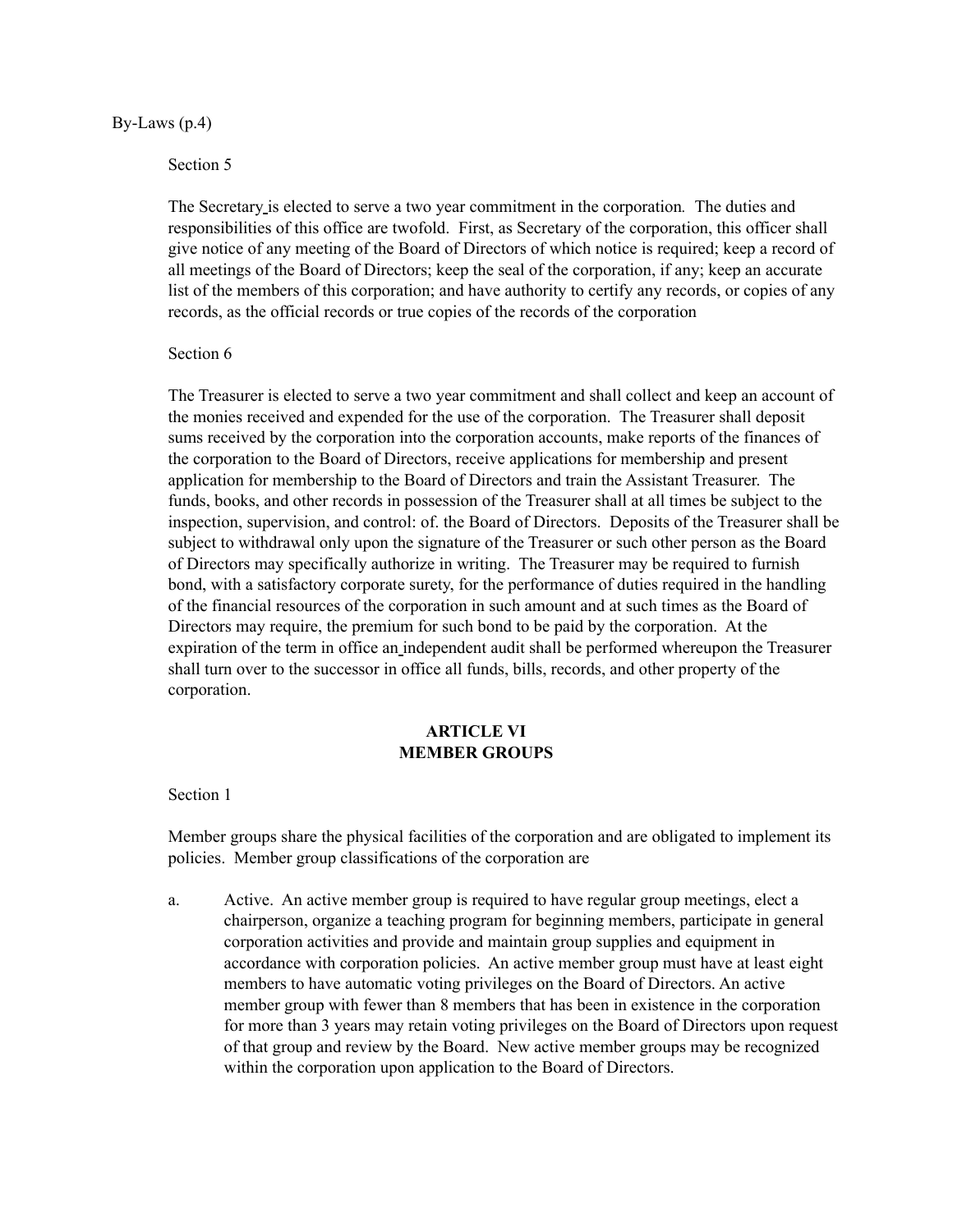## By-Laws  $(p.5)$

b. Informal. An informal member group is composed of fewer than 8 members who have applied to the board for recognition. Informal member groups must designate one individual as liaison between the group and the Board of Directors. Informal member groups have access to the Guild house and facilities, are subject to the same requirements as active member groups in regard to corporation policies, but do not have voting privileges on the Board.

Section 2

The chairperson of each active member group will present an annual report to the corporation members at the annual meeting of the membership. The Board may also require that informal groups present such annual reports.

Section 3

When a member group disbands or ceases to operate within the corporation for whatever reason, the equipment and treasury, if any, of that member group becomes the property of the corporation. The corporation may retain such equipment or dispose of it in accordance with the regulations governing corporation activities. The treasury reverts to the general corporation fund.

## **ARTICLE VII MEMBERS**

Section 1

Classes of Membership: The following classes of membership exist in the corporation:

- (a) Honorary members. The Board shall elect individuals to honorary membership. These members shall pay no dues and shall be entitled to various Guild privileges as determined by the Board.
- (b) Active members. Active members shall have the privilege and responsibility of having articles in the exhibits, attending group meetings, participating in Guild fund raising events, and are entitled to full Guild privileges.
- (c) Junior members. A junior member, age twelve through eighteen, must be sponsored by a parent or legal guardian who is an active member. That sponsor must accompany the junior member at all times the junior member is in the Guild house.
- (d) Affiliate Member. Affiliate membership is a temporary status for non-guild members receiving instruction offered by a group of the Guild. The affiliate membership extends only for the duration of the instruction. Affiliate members are not entitled to Guild privileges and must be supervised by an active Gui1d~member whenever they are in the Guild House.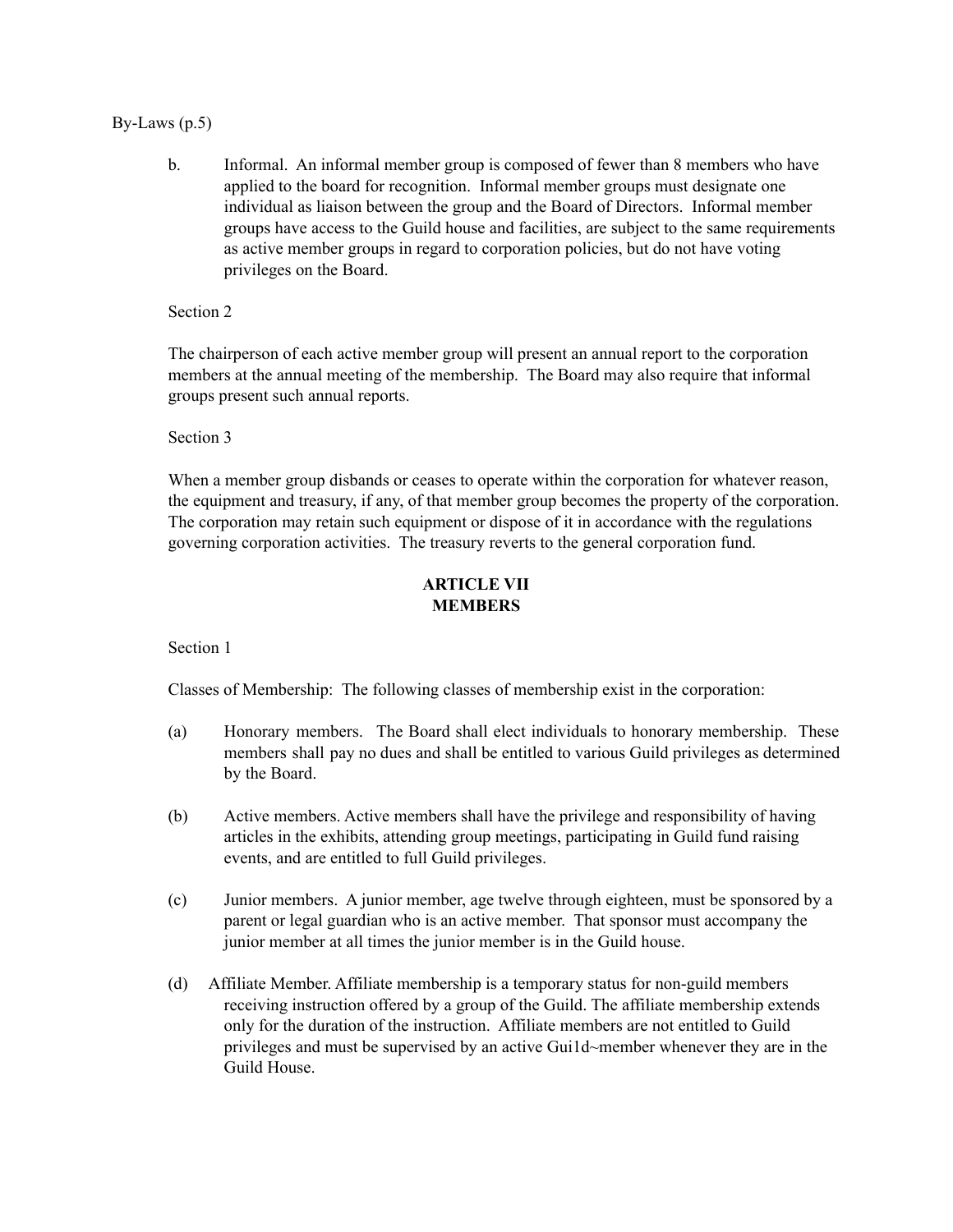By-Laws  $(p.6)$ 

Section 2

Selection of Members. Active and junior membership shall be open to adults and young persons respectively upon written application to the Board and payment of the membership fee as set from time to time by the Board. The Board shall limit the total membership according to the available space and facility from time to time.

Section 3

Dues. The Board from time to time shall set the dues for each of the above classes of membership and publish changes annually in the handbook. An individual otherwise entitled to membership in the corporation shall not be a member unless the dues are paid as required pursuant to the Board's resolution.

Section 4

The term of membership shall run from September 1 through August 31 of the following year. The Board is authorized from time to time to permit memberships to commence at periods other than September 1, but in any event, said membership must terminate on August 31 of the following year.

## **ARTICLE VIII MEETINGS OF MEMBERS**

Section 1

The annual meeting of the membership of this corporation shall be held in the month of May, on the date and at the place as selected by the Board of. Directors. Election of officers will be conducted at the annual meeting and annual reports from the officers of the corporation, group chairpersons and chairs of any standing committees shall be presented.

Section 2

Special meetings of the membership of this corporation shall be called by the Secretary upon the request of three directors or upon the request of seven or more members.

Section 3

Notice of any special meeting of the membership shall be given by the Secretary to each member at least seven days prior to such meeting. The notice signed by the Secretary shall set forth the purpose, place, and time of such meeting. Notice of a special meeting may be waived in writing by any member before or after such meeting. In addition, the presence of any member, either in person or by written proxy, at any meeting shall be held to be a waiver of the required notice.